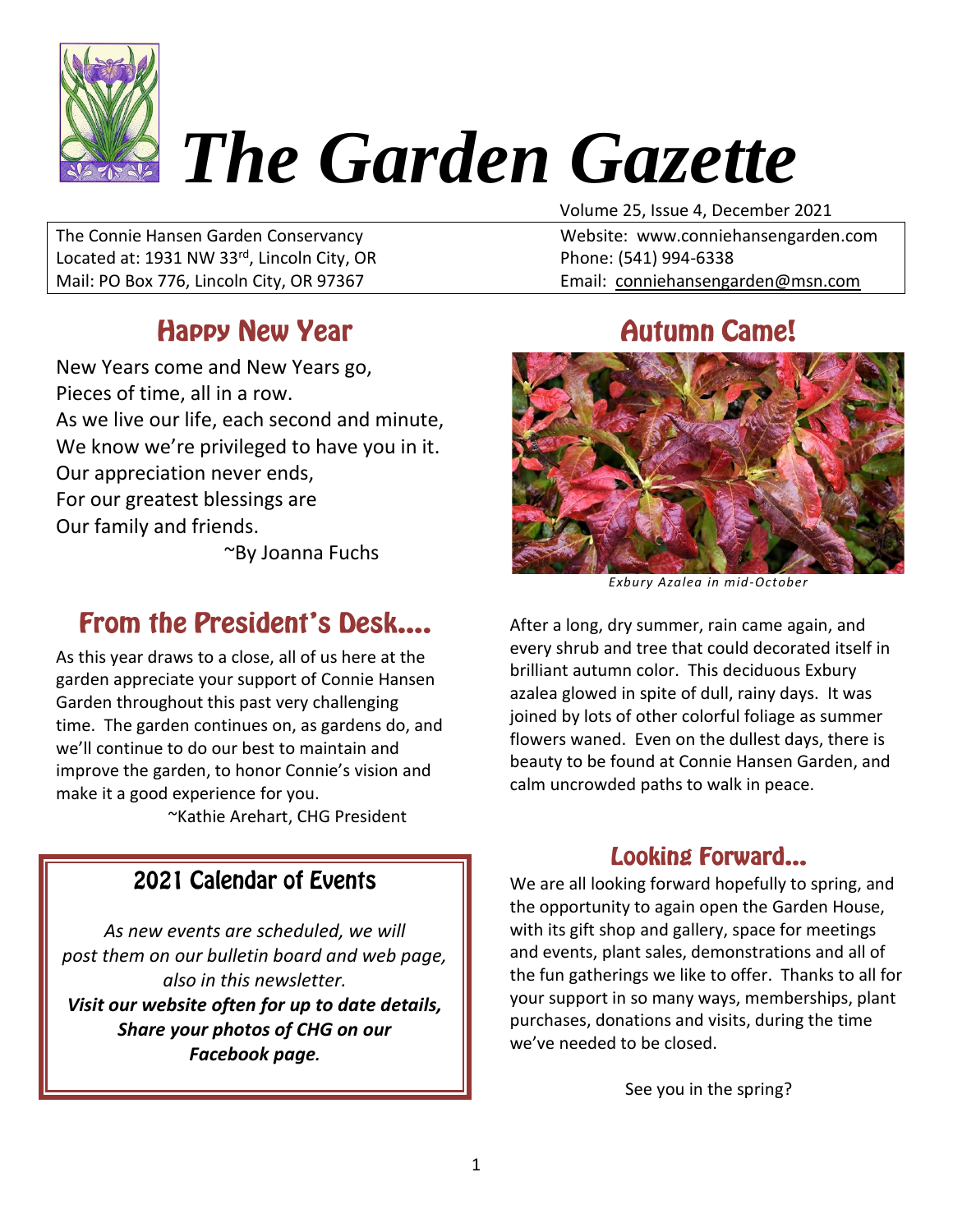

*Connie Hansen, enjoying her spring garden.*

#### **Changes?**

It is not at all unusual for visitors to the Connie Hansen Garden to ask a volunteer, "Are you Connie?" Of course, we then try to answer with a brief description of the history of Connie's garden and who Connie was. However, one day while I was working there, the visitor asked, "Is the garden still the same as it was when Connie was here?"

That question requires a quite different answer. It would seem that it is, but it isn't really. During the last 28 years since Connie died, many changes have occurred, although much of her basic layout designs and quite a few of her plants still remain. The overall scheme of the garden is as true to Connie's vision as we can make it. We do like to think that Connie would enjoy the changes.

The first major change was to create an entrance and parking area for visitors. Connie's narrow gravel driveway gave way to a paved entrance with an adjacent parking lot for several cars, which also required moving Connie's special Japanese iris "stream" to a location west of the entrance, and providing a comfortable entrance walkway to the house.



*The path leads from the parking lot to the pond.*

Plant material has grown, of course, and some plants and trees have reached their expected life span and been removed. A large old alder west of the house dropped most of its top on the beds below during a wind storm, destroying several choice plants adjacent to it, for example. Such changes offer new opportunities, in that case a location to place a donated bench. In order to be comfortably used, the new bench required some terracing and included a border bed for low flowering plants.



*Saracena by the pond in September.*

The shallow bowl-shaped pond that captured water from a little stream at the east end of the property was remodeled into a larger pond, deep enough for the lovely water lily and a few goldfish to thrive, while still accommodating the little green tree frogs whose ancestors Connie probably enjoyed hearing.



*A volunteer built a drystone wall in the East Garden.*

A low-lying lot to the northeast was donated by a volunteer, enlarging the garden by a quarter acre, now called the "East Garden." We can imagine Connie would have filled the area with more of her favorite plants, including heathers, so a volunteer who specialized in heathers created a large central bed of mingled heather varieties. This eye-catching heather berm change colors with every season.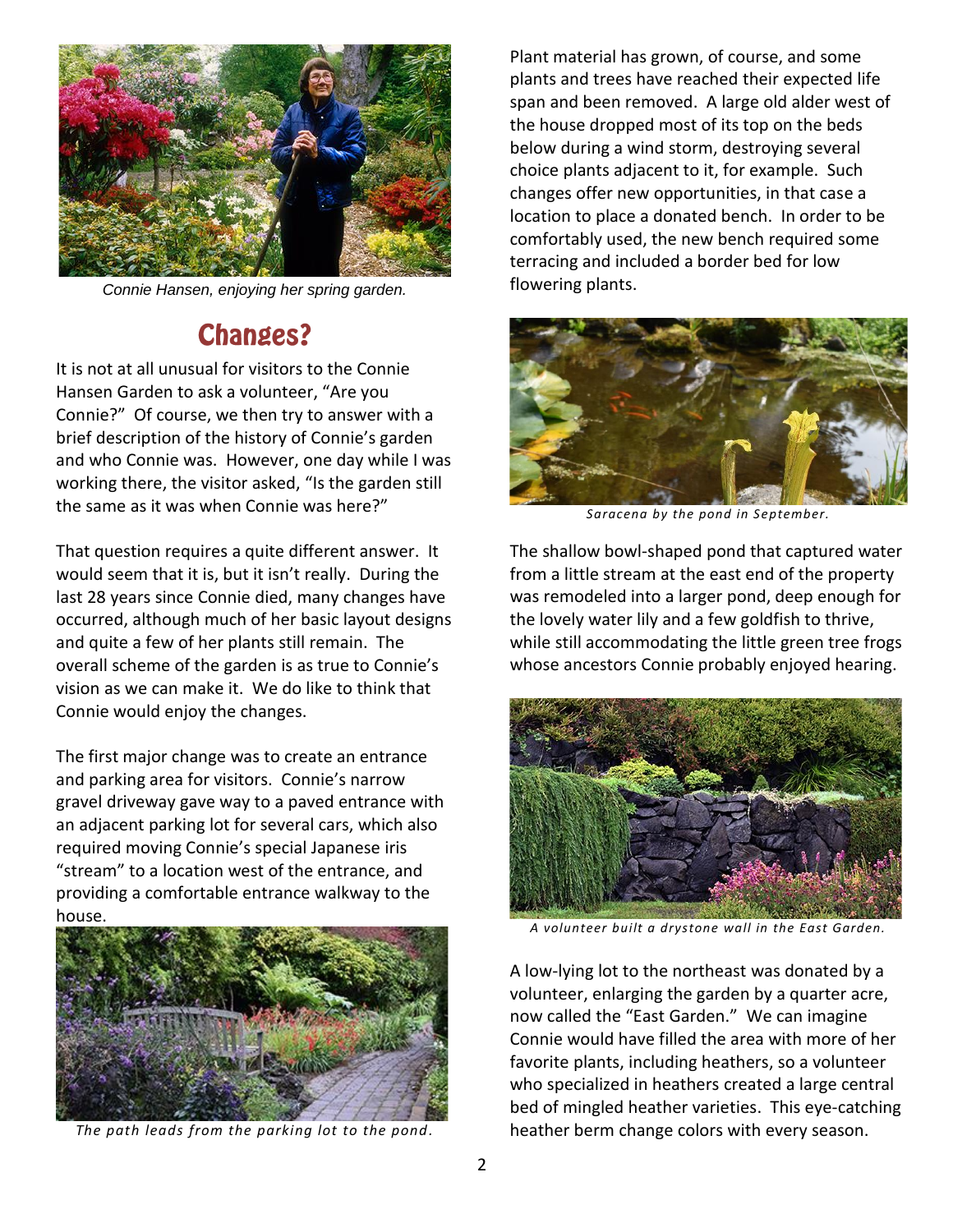#### [Changes? Continued]

In an ongoing project, some of the original paths and trails have been replaced with hard surfaces to make wandering about easier for visitors. All the bridges over the creek have been rebuilt, including the arched 'Monet" bridge.



*The foliage by this bridge stayed green late in the season.*

Signs identifying some of the more unusual plants have been placed, and many more plants added to the mix. In Connie's spirit, we choose plants that will thrive in the coastal climate and sometimes boggy soil; plants that are interesting to see and enjoy.



*The seed pod of Kiringeshoma, Yellow Wax Bell.*

We are thankful for Connie's journals and writings that were given to us by her sons, which give us more understanding of her gardening goals. The Journals allow those of us who may not have known the garden when she created it to feel closer to her and the garden she loved, even as it continues to change over time.

*The Garden Gazette* has documented the changes, season by season, for the last 25 years. Recordkeeping is so important.



#### **A Rhododendron in Winter?**

Rhododendrons were one of Connie's favorite plants. This unidentified variety by the entrance on 33<sup>rd</sup> street faithfully blooms every spring, and reblooms again in fall. It is still a beautiful sight by the mailboxes, inviting your visit.



*We have dubbed it R 'Mailbox' until further ID is found.*



*Another winter blooming rhody, 'Yellow Hammer'.*



*The colors of Rhododendrom moupinense buds in November give a hint of its beauty in February.*